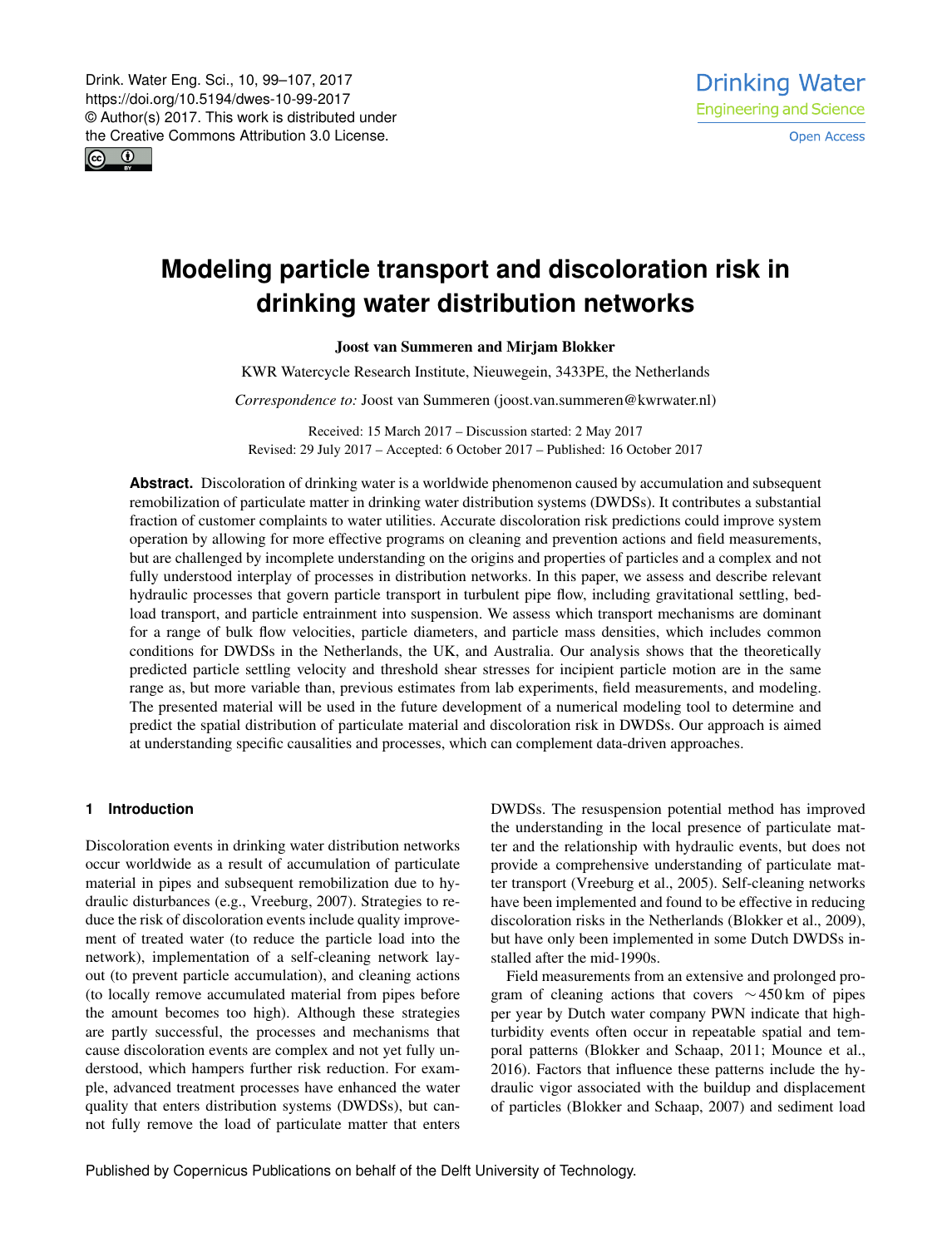from the treatment plant and transport mains upstream from the DWDS (Blokker and Schaap, 2015a). Although not all of the observed variability in particle accumulation can fully be explained, the repeatability suggests the possibility of describing the propagation and spatial distribution of particle cumulates in the DWDS with a model.

Several models for discoloration in DWDSs exist. Richardt et al. (2009) developed a model to calculate flushing intervals aimed at preventing the deposit growth in pipe segments (inferred from measured deposits) from exceeding the maximum possible deposit level (derived from the maximum daily velocity from a hydraulic simulation). A decrease in customer complaints was reported when applied to a reallife network. One drawback of their approach is that it requires deposition information for all pipe segments in the study area. Another is that transfer of deposits across network segments is not allowed for. As such, changing flow conditions  $-$  e.g., flow reversals due to anomalous supply conditions – will pose a challenge to the quality of the model results.

The Particle Sediment Model (PSM, Ryan et al., 2008) includes the processes of particle settling, resuspension, and wall deposition across the complete pipe circumference. The Variable Condition Discoloration Model (VCDM, Furnass et al., 2014) builds on the Prediction and Control of Discolouration in Distribution Systems (PODDS, Boxall et al., 2001). VCDM assumes that discoloration is related to the attachment and erosion of particles to pipe walls. It provides a mathematical formulation for the simultaneous occurrence of erosion of weak material (i.e., material with a strength below the actual shear stress) and build-up of strong material (strength above the actual shear stress). VCDM has been validated for individual transport mains, but not for smaller distribution pipes, for which it is plausible that gravitational settling dominates. Although PSM and VCDM are partly successful in predicting patterns of local particle accumulation (e.g., Vogelaar and Blokker, 2010; Furnass et al., 2014), this success depends strongly on model calibration with local field measurements and laboratory data (for the Australian and British utilities, respectively). Available transport may be incomplete because of the absence of potentially important processes, such as bed-load transport. In addition, conditions and mechanisms may differ from DWDSs for which the model was not calibrated, such as different source quality due to other treatment processes or non-chlorinated Dutch systems that include self-cleaning network layouts.

The objective of the present paper is to develop a theoretical framework that describes the leading processes governing particle transport and causing discoloration events. The framework serves as a basis for developing a numerical modeling tool to determine and predict the spatial distribution of particulate material in (Dutch) drinking water distribution systems. System operation can benefit from successful predictions that allow for more effective programs on cleaning actions and field measurements, particularly in network areas

where available data are limited or absent. Because field data indicate that multiple transport mechanisms (e.g., gravity and turbulence) and modes (e.g., bed-load transport and transport in suspension) can operate simultaneously or in succession, a model based on a description of processes rather than extrapolation of available measurements is more likely to result in reliable and generically applicable predictions. We assess which particle transport mechanisms are dominant for a range of drinking water conditions and particle properties, in particular flow velocity, particle diameter, and particle size. This serves as a basis for later development of a numerical tool for the transport of particulate material. Our approach is aimed at understanding specific causalities and processes. This can complement data-driven approaches which give important understanding in key descriptive parameters for particular DWDSs (e.g., Mounce et al., 2016) but do not investigate the causalities and processes explicitly.

# **2 Identifying relevant transport processes from current understanding of particle transport in DWDSs**

Several previous studies have demonstrated the importance of processes and mechanisms within DWDSs, in addition to processes at treatment plants and transport mains, to determine particle transport and discoloration risk. Laboratory experiments with smooth pipes have demonstrated that at low flow velocity only the lower half of pipes accumulate particles (iron flocs), while at a higher flow velocity, particles accumulate over the complete pipe circumference (Vreeburg, 2007; Ryan et al., 2008). Circumferential accumulation is likely associated with the process of turbophoresis; its contribution is mostly limited to large particles at high flow velocities in transport mains and is not expected to play a major role in distribution mains (Van Thienen et al., 2011). This study shows that turbophoresis is predicted to significantly contribute to radial sediment transport for flow velocities of  $> 1 \text{ m s}^{-1}$  for  $\sim 50 \mu \text{m}$  particles and even higher flow velocities for smaller particles. Accumulation of particles on the pipe's lower half can plausibly be attributed to settling under the influence of gravitational acceleration.

DWDS pipelines with maximum daily flow velocities above  $0.2 \text{ to } 0.25 \text{ m s}^{-1}$  are less prone to particle accumulation, plausibly because daily erosion of sediments prevents build-up to significant discoloration risk levels, and this has led to the successful implementation of self-cleaning networks with pipeline diameters adjusted to attain this flow velocity in the Dutch drinking water sector (Vreeburg, 2007). The importance of hydraulic processes within the DWDS is further corroborated by evidence that the self-cleaning capacity can be regulated by valve manipulation, and measurements suggest an influence of the vertical inclinations of pipes, pipe junctions, and plumbing fixtures (related to valves, hydrants, sensors, etc.; Schaap and Blokker, 2013). In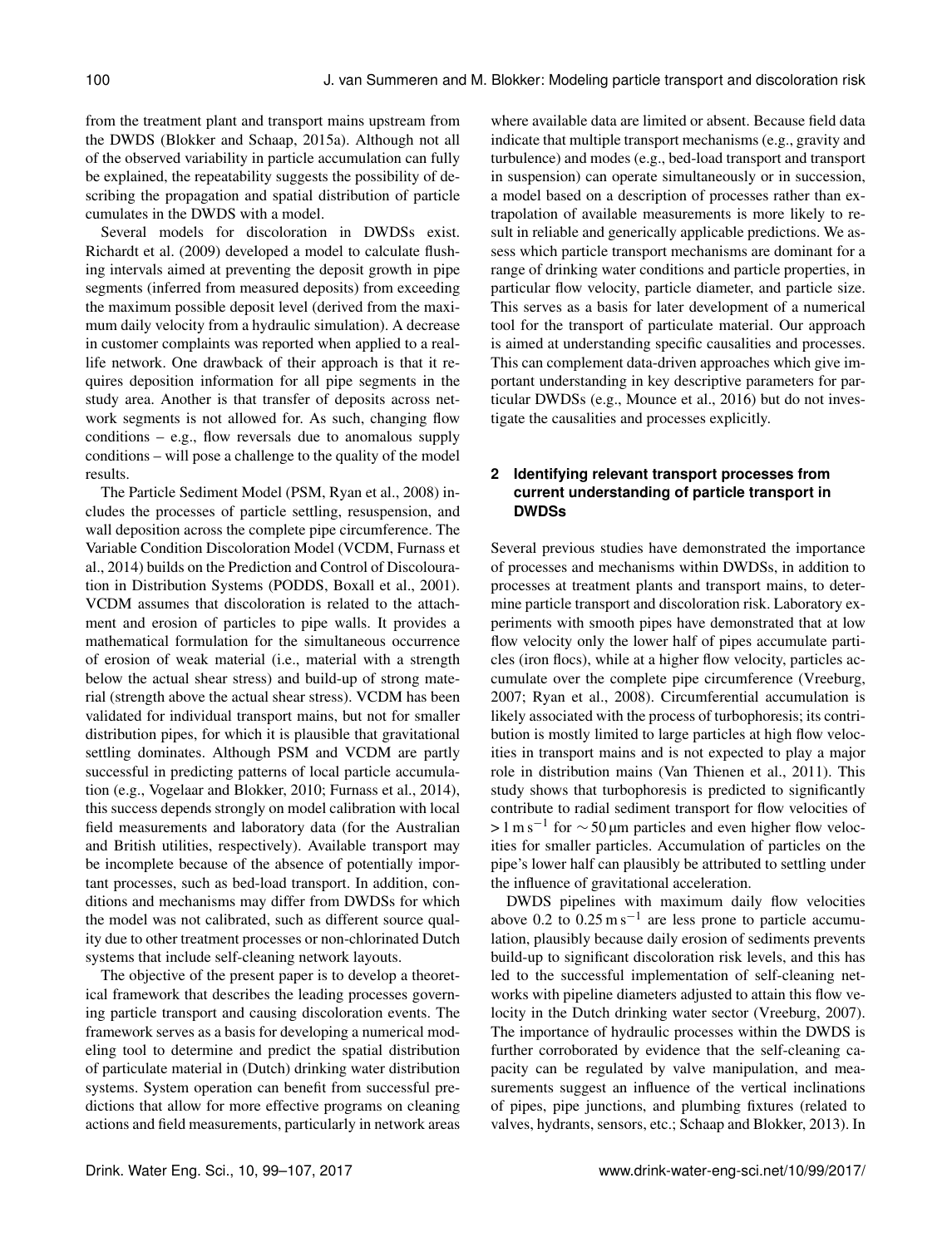

**Figure 1.** Conceptual representation of the particle transport model. Below a dimensionless critical shear stress (Shields number for incipient motion,  $\theta_c$ , red area) particles in suspension settle to the bottom of the pipe under the influence of gravity and, once settled, remain immobile. Above the critical Shields number for particle entrainment ( $\theta_{rs}$ , green area), we assume that all particles are resuspended instantly and redistributed uniformly over the cross section of the pipe. At intermediate shear stress conditions (yellow area), suspended particles settle and particles in the sediment phase move by means of bed-load transport. The transport phases are schematically visualized in the blue ribbon.

addition, independent studies suggest that sediment load and frequency of customer discoloration reports vary with the water temperature within the distribution pipes, as opposed to temperatures at the treatment plant (Blokker and Schaap, 2015b; Van Summeren et al., 2015). Furthermore, a cluster analysis of discoloration customer reports shows evidence that discoloration events are caused on the local level, suggesting that mechanisms in distribution pipelines rather than in transport mains critically control discoloration events (Van Rooij, 2016). Simultaneous lance measurements at various pipe depths suggest a downward positive concentration gradients during elevated turbidity events, suggesting the possibility of sediment mobilization through bed-load transport in distribution pipes (Schaap and Kivit, 2007).

With the above in mind, we decided to focus on a model for distribution pipelines that captures particle settling under the influence of gravity, particle resuspension by hydraulic forces, and sediment mobility by means of bed-load transport. We investigate how particle size, particle density and flow velocity, and associated shear stresses affect these processes.

Other mechanisms related to turbulent motion–particle interaction are likely relevant but probably not dominant. Turbulent diffusion can perturb the trajectory of a suspended particle and, hence, its apparent settling velocity. Turbulent dispersion effects near the viscous sub-layer can also modulate particle concentration profiles. Turbulent fluctuations can influence incipient motions and resuspension, but are only implicitly incorporated into our analysis.

Particulate accumulation is known to be related to biological activity (Gauthier et al., 1999). Organic matter in particulate accumulation may consist of 1–12 % of bacterial biomass, making the deposits an important factor in biological safety of drinking water (Vreeburg, 2007). However, because interactions between particle transport and microbiological processes are complex and not yet fully understood, they are kept out of the scope of the current research. Cementation or armoring and compaction of sediment layers potentially strengthen sediments over time, but this aspect is out of the scope of this paper. Chemical processes such as flocculation may change the particles' size and density during transport. Consideration of this process requires detailed knowledge of particle properties and the local water chemistry and might be added at a later stage.

#### **3 Model description for particle transport**

#### 3.1 General remarks

The particle transport model is outlined in the sections below and conceptually visualized in Fig. 1. Parameter domains for stagnation, bed-load transport, and resuspension are separated by threshold values of a dimensionless shear stress (Shields number,  $\theta$ ). Key parameters used in this study are listed in Table 1.

#### 3.2 Gravitational settling of particulate material

We assume that at subcritical shear stress conditions (further described in Sect. 3.2) particles in the water phase sink under the influence of gravity, with a settling velocity  $u_s$  and particles that reach the pipe wall remaining immobile. The settling (or fall) velocity is formulated by Stokes' law, first stated in 1851, which describes the balance between gravity, buoyancy, and friction of a sinking particle. The settling velocity depends on particle properties and hydraulic conditions and is assumed to be independent of the larger-scale flow. The general form of the free (no interaction between individual particles) settling velocity for spherical, incompressible particles is

u<sup>s</sup> = 4gsd<sup>p</sup> 3C<sup>d</sup> 1/<sup>2</sup> , (1)

with  $C_d$  the friction coefficient, g the gravitational acceleration,  $s \equiv (\rho_p - \rho_f)/\rho_f$  the relative excess mass density,  $\rho_p$ and  $\rho_f$  the particle and fluid density, respectively, and  $d_p$  the particle diameter. In case of a small particle Reynolds number  $( $0.2$ ), the fluid flow surrounding the particle is laminar,$ independent of the larger-scale fluid flow:

$$
Re_p = \frac{u_s d_p}{v(T)} < 0.2,\tag{2}
$$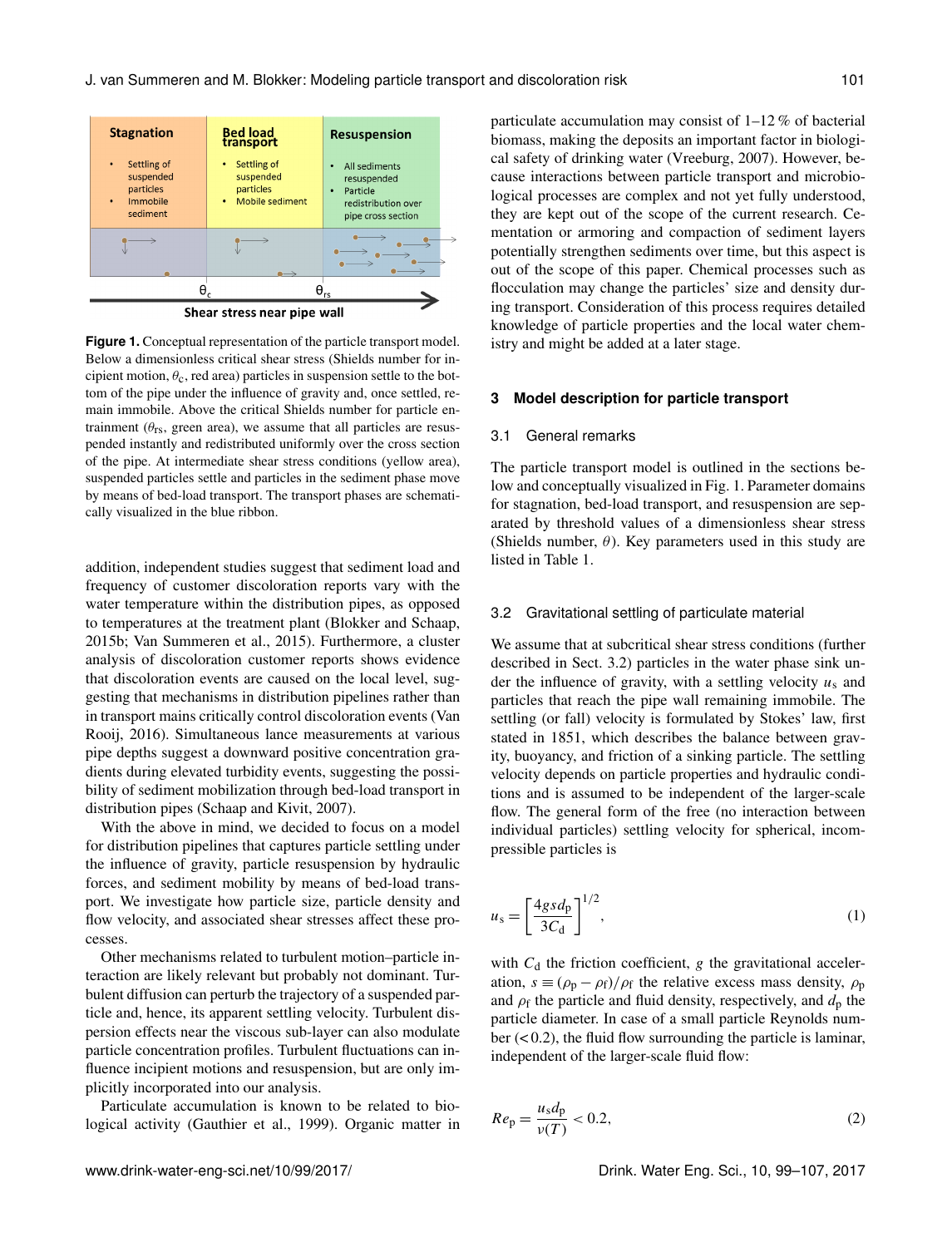**Table 1.** Definitions of key parameters. Symbol  $d_p$  is used for the particle diameter,  $\rho_p$  and  $\rho_f$  represent mass particle and fluid density, respectively,  $\kappa$  is the von Kármán constant,  $\nu$  is the (temperature-dependent) kinematic viscosity of water, g is the gravitational acceleration (taken as 9.81 ms<sup>2</sup>),  $C_d$  is the friction factor, and  $C_f$  is the Darcy friction factor (taken as 0.02 in this study unless otherwise mentioned).

| Parameter description                                      | Formulation                                                                                                                             | Unit                  |
|------------------------------------------------------------|-----------------------------------------------------------------------------------------------------------------------------------------|-----------------------|
| Particle Reynolds number                                   | $Re_p = \frac{u_s d_p}{v}$<br>$Re_* = \frac{u_* d_p}{v}$<br>$P = \frac{u_s}{\kappa u_*}$                                                |                       |
| Boundary Reynolds number                                   |                                                                                                                                         |                       |
| Rouse number                                               |                                                                                                                                         |                       |
| Relative specific particle weight                          | $s = \frac{\rho_{\rm p} - \rho_{\rm f}}{\rho_{\rm f}}$                                                                                  |                       |
| Particle settling velocity (general form)                  | $u_{\rm s}=\left[\frac{4gsd_{\rm p}}{3C_{\rm d}}\right]^{1/2}$                                                                          | $~\mathrm{m\,s}^{-1}$ |
| Particle settling velocity (for particle Reynolds numbers) | $u_{\rm s} = \frac{g_{\rm s}d_{\rm p}^2}{18v_{\rm t}}$<br>$\theta = \frac{g_{\rm s}d_{\rm p}}{(\rho_{\rm p} - \rho_{\rm f})gd_{\rm p}}$ | $m s^{-1}$            |
| Shields number                                             |                                                                                                                                         |                       |
| Critical Shields number for particle incipient motion      | $\theta_c$                                                                                                                              |                       |
| Critical Shields number for particle entrainment           | $\theta_{rs}$                                                                                                                           |                       |
| Shear velocity                                             |                                                                                                                                         | $\rm m\,s^{-1}$       |
| Shear stress near sediment bed                             | $u_* = u_f \sqrt{C_f}$<br>$\tau_b = \frac{\rho_f u_f^2 C_f}{Q}$                                                                         | Pa                    |

**Table 2.** Overview of common particle diameter and density and bulk flow velocity conditions in DWDS for the Netherlands, the UK, and Australia.

| <b>DWDS</b> | Particle diameter<br>$(\mu m)$ | Particle density<br>$(\text{kg m}^{-3})$ | Bulk flow velocity<br>of water $(m s^{-1})$ |
|-------------|--------------------------------|------------------------------------------|---------------------------------------------|
| Dutch       | $3 - 12$ *                     | 1000-1300                                | $0.05 - 0.2$ *                              |
| UK          | $5 - 30*$                      | $1000 - 1300*$                           | $0.05 - 0.2$ *                              |
| Australian  | $0.5 - 500$ ; median: 8-27     | 1180-2040                                | $0.05 - 0.2$                                |

<sup>∗</sup> Following Van Thienen et al. (2011). For the Netherlands we assumed the same particle densities as those of the UK (Boxall et al., 2001). Particle diameters for the Australian DWDSs were derived from six locations ranging between 0.5 and 400 µm, while median values range between 8 and 27 µm (Ryan et al., 2008).

with  $\nu(T)$  the temperature-dependent kinematic viscosity. Under these conditions the friction coefficient is given by

$$
C_D = \frac{24\alpha_{\rm sh}}{Re_{\rm p}},\tag{3}
$$

with  $\alpha_{\rm sh}$  the particle shape factor. We assumed spherically shaped particles, i.e.,  $\alpha_{sh} = 1$ , because particle shape is difficult to determine. Substitution of the friction coefficient in Eq. (1) results in

$$
u_s = \frac{gsd_p^2}{18\nu(T)}.\tag{4}
$$

The temperature dependence of the viscosity is relevant, because a temperature increase from 5 to 25 ◦C can lower the fluid viscosity and increase the settling velocity by  $\sim$  70 %, as pointed out by Kris and Hadi (2007). We use the free-fall velocity, because hindered settling, whereby the presence of surrounding particles decreases the settling velocity, can be ignored at typical particle concentrations in the ppm range.

Next, we assess expected settling velocities for DWDS conditions documented for the Netherlands, the UK, and Australia (Table 2). Note that the particle diameter range for Australian utilities is comparatively wide, because we used the full range between minimum and maximum diameters documented for 20 locations, and the estimates include transport mains, as opposed to the estimates for the Netherlands and the UK. We represented settling velocities in a contour plot (Fig. 2), which shows a strong positive dependence of the settling velocity on particle size and density: even within a limited density range of  $1100-1300$  kg m<sup>-3</sup>, the settling velocity for common Dutch DWDS conditions varies over 1 order of magnitude. A default settling velocity of  $u_s = 1.6 \times 10^{-6}$  m s<sup>-1</sup> was determined from experiments of the Australian DWDS (Ryan et al., 2008), indicated by the blue line. Although the default value falls within the conditions of the three countries, a large variation of settling velocities may be anticipated, because of the strong sensitivity to particle properties.

It was pointed out by Ryan et al. (2008) that the empirically derived settling velocity is higher than the Stokes velocity. Possibly, this is because they used a specific gravity derived from dried samples, whereas the (effective) density of suspended particles will be reduced due to the virtual mass effect, whereby a fluid boundary layer encloses a particle and acts as part of the particle in terms of inertia.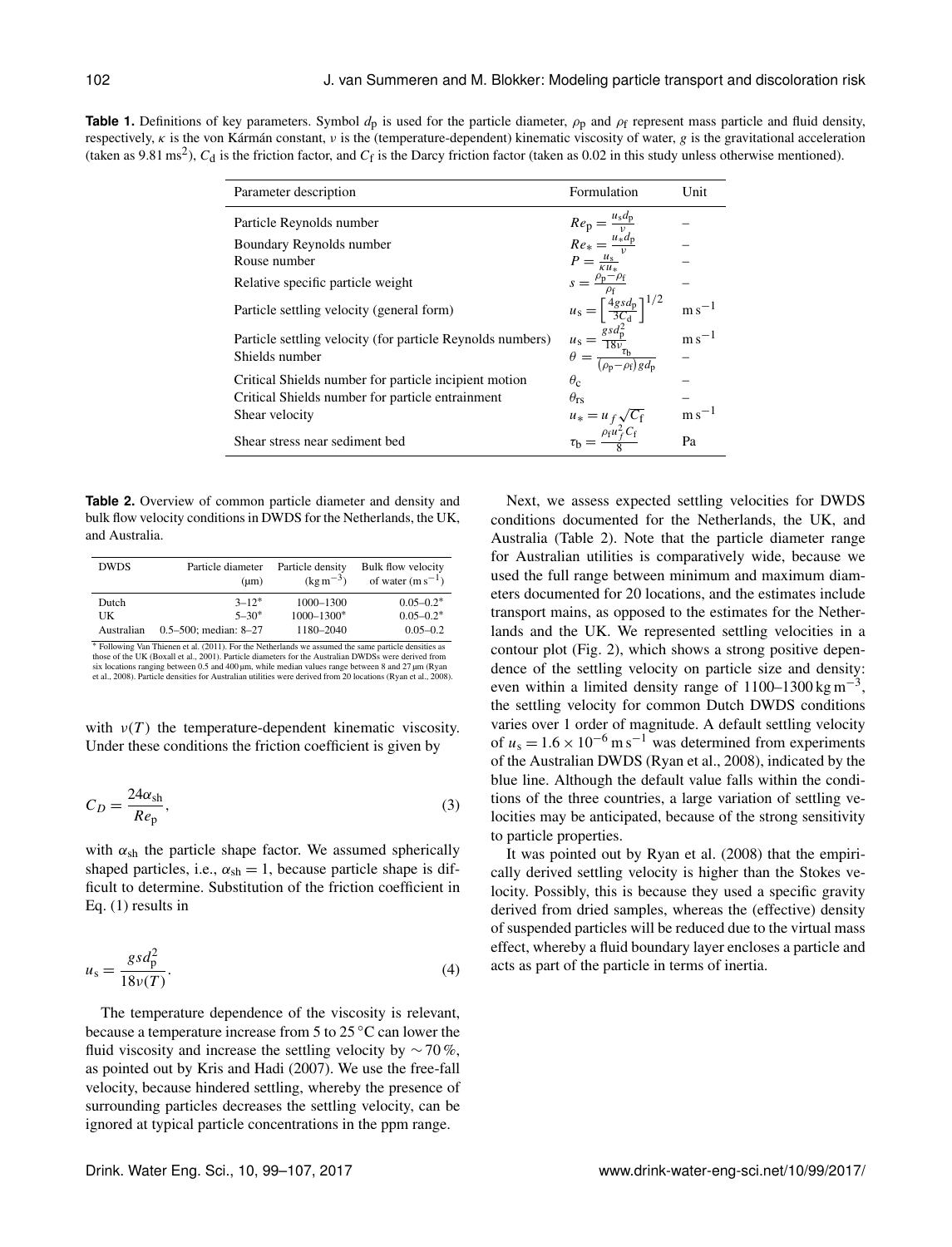

**Figure 2.** Contour plot of the settling velocity of particles  $(u_s)$  in  $\text{m s}^{-1}$ ) as a function of particle diameter ( $d_p$  in m) and particle excess density relative to water  $(s = (\rho_p - \rho_f)/\rho_f$ , dimensionless). The blue, green-striped, and yellow-dotted rectangles refer to particle properties that are common for Dutch, UK, and Australian DWDSs (see Table 2 and the text for explanation). The black contour lines refer to particle settling velocity values. The blue line refers to the default particle settling velocity of  $u_s = 1.6 \times 10^{-6}$  m s<sup>-1</sup> determined from experiments of the Australian DWDS.

### 3.3 Critical wall shear stress for incipient motion and resuspension of particles

Initiation of particle motion is often determined using a nondimensionalization of the shear stress, known as the Shields number  $\theta$  (Shields, 1936):

$$
\theta = \frac{\tau_*}{\left(\rho_{\rm p} - \rho_{\rm f}\right) g d_{\rm p}} = \frac{u_f^2 C_{\rm f}}{8 s g d_{\rm p}}.\tag{5}
$$

The Shields number gives the ratio of shear force exerted on the particle by the fluid and the particle's mass density. In principle, particle motion initiates when the shear stress near the sediment bed becomes larger than a critical value,  $\theta > \theta_c$ . In the sediment transport literature the Shields diagram gives an empirical relationship for  $\theta_c$  as a function of the boundary Reynolds number  $Re_* = \frac{u_* d_p}{v}$  $\frac{\mu_{\rm up}}{\nu}$  (Shields, 1936; Arolla and Desjardins, 2015). Although the Shields diagram is based on experiments with rectangular channels, it provides a starting point for cylindrically shaped pipes.

Figure 3 shows how larger fluid velocity and smaller particles promote the propensity to incipient particle motion (increasing  $\theta$ ). For increasing particle size,  $d_p$  (1 × 10<sup>-6</sup> to  $1 \times 10^{-5}$  m), and fluid flow velocity,  $\bar{u}_f$  (0.01 to 0.1 m s<sup>-1</sup>), the boundary Reynolds number increases from  $1.4 \times 10^{-3}$ to 14. The latter value is associated with a  $\tau_c$  value of ≈0.05. The former value lies outside the Shields diagram. As a starting point, we assume a value of  $\tau_c = 10$ . The log<sub>10</sub>-values



**Figure 3.** Contour plot of the Shields number as a function of the average flow velocity  $\bar{u}_f$  and particle diameter  $d_p$ . The blue, green-striped, and yellow-dotted rectangles show common Dutch, UK, and Australian drinking water conditions, respectively (see Table 2 and the text for explanation). Blue, light-blue, green, and red lines indicate proposed upper limits of self-cleaning velocities of 0.4 (Vreeburg, 2008) and 0.25 m s−<sup>1</sup> (Blokker et al., 2010), and the default resuspension (0.2 m s<sup>-1</sup>) and deposition (0.07 m s<sup>-1</sup>) velocities for Australian DWDSs (Ryan et al., 2008). As mentioned in the text, the critical Shields numbers for incipient motion,  $\theta_c$ , are estimated to vary between 0.05 and 10 (log<sub>10</sub>-values between  $-1.3$ and 1). The resuspension threshold is  $\theta_{\text{rs}} \approx 10 \theta_{\text{c}}$  (see text) and thus varies between 0.5 and 100 (log<sub>10</sub>-values of  $-0.3$  and 2).

of of 1 and -1.3 are indicated by the purple lines in Fig. 3. It is emphasized, however, that this latter value needs to be validated empirically to obtain more precise estimates for common conditions in Dutch DWDSs. At an intermediate value of  $\theta_c = 1$ , the associated critical flow velocity is  $\bar{u}_{f,c} = 0.063 \,\mathrm{m\,s^{-1}}$ . By comparison, a default, fixed deposition velocity of  $0.07 \text{ m s}^{-1}$  was derived from experiments on particle transport at conditions common to the Australian DWDSs (Ryan et al, 2008).

Resuspension of particles occurs above a critical wall shear stress for entrainment by the passing fluid,  $\theta_{rs}$ . The hydrodynamic forces and torque on a particle sitting on a bed with a destabilizing turbulent flow were developed in a model by Lee and Balachandar (2012). Entrainment occurs when the lift force on a particle exceeds the gravitational force and their model demonstrates that – similar to the threshold for incipient motion – the decrease in  $\theta_{rs}$ is nearly inversely proportional to  $Re_{*}$ , but values of  $\theta_{rs}$ are approximately an order of magnitude larger than  $\theta_c$  for  $Re<sub>*</sub> < 1$ . The associated thresholds are shown by the orange lines in Fig. 3. At  $Re_*=1$ , the resuspension threshold shear stress is  $\theta_{rs} \approx 1$ . By comparison,  $\theta_c/\theta_{rs} \approx 0.1$  is similar to the ratio derived from default fluid velocity thresholds from experiments with drinking water from Australian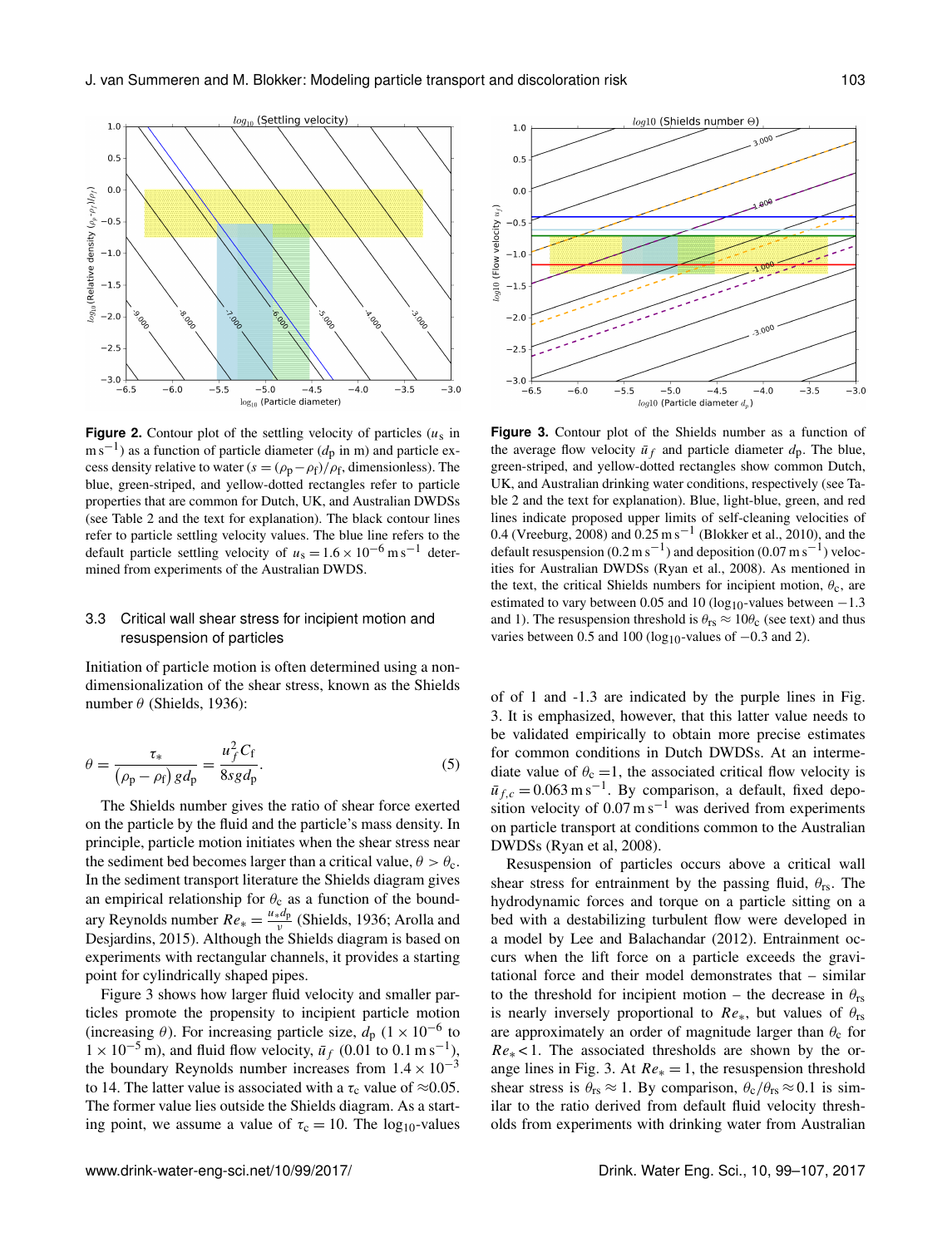utilities ( $u_c = 0.07$ ,  $u_{rs} = 0.20$  m s<sup>-1</sup>; Ryan et al., 2008), i.e.,  $(u_c/u_{rs})^2 = 0.12$ . The predictive power of a constant resuspension velocity threshold instead of a variable shear stress threshold may be sufficient for narrow particle diameters and density ranges (such as those of the Netherlands and the UK), but are expected to become inexact for wider parameter ranges.

# 3.4 Bed-load transport, flow velocity, and concentration profile

At moderate shear stresses, a fraction of particles on a bed can mobilize by means of sliding, rolling, and saltating while maintaining contact with the immobile part of the sediment. The sediment bed is not resuspended, but is able to move relative to the fixed substrate at a fraction of the bulk flow velocity. This process is known as bed-load transport and plausibly occurs at wall shear stresses in-between the threshold values for incipient motion,  $\theta_c$ , and resuspension,  $\theta_{rs}$ (Fig. 1). We apply the commonly used expression for the (non-dimensional) bed-load transport rate,  $\phi_B$ , known as the Meyer-Peter and Müller equation (Meyer-Peter and Müller, 1948):

$$
\phi_{\rm B} = 8(\theta - \theta_c)^{3/2},\tag{6}
$$

Experiments with turbulent water flows over a granular bed in rectangular channels by Florez and De Morales Franklin (2016) validated Meyer-Peter and Müller close to the threshold region. They also demonstrated that far from the threshold region the experimental data better fit a  $(\theta - \theta_c)^{5/2}$  function, but this was not taken into account in our model, because a comprehensive description is not available. Unsurprisingly,  $\phi_B$  is a function of the Shields number, and only applies above the threshold shear stress for incipient motion,  $\theta_c$ . The dimensional volumetric bed-load transport rate per unit width (in the cross-sectional direction of a rectangular channel) is

$$
q_B = \phi_B \sqrt{sgd^3}.\tag{7}
$$

The total volumetric bed-load mass transport rate is Eq. (7) multiplied by the effective channel width, for which we adopt the pipe radius  $(D/2)$ :

$$
Q_{\rm B} = q_B D/2. \tag{8}
$$

The bed-load velocity  $u_B$  is related to  $Q_B$  as follows:

$$
u_{\rm B} = \frac{Q_{\rm B}}{A_{\rm B}} = \frac{Q_{\rm B} \rho_{\rm p}}{m_{\rm B}},\tag{9}
$$

with  $A_B$  the surface of the bed in the cross-sectional direction and  $m<sub>B</sub>$  the mass per unit length of pipe.

To verify whether bed-load transport operates under DWDS conditions, a sensitivity analysis was performed for a range of common flow velocities,  $u_f$ , and particle diameters,  $d_p$ , in a 100 mm distribution pipe. To determine the dominant transport phases in this parameter space, Shields numbers are calculated and compared to the threshold values for incipient motion  $(\theta_c)$  and resuspension  $(\theta_{rs})$  for a range of  $d_p$  and  $u_f$  values as indicated in Table 3. The modest influence of flow velocity on the Darcy friction factor was taken into account in the calculation. Further assumptions are a kinematic viscosity of  $v = 1 \times 10^{-6}$  m<sup>2</sup> s<sup>-1</sup>, a relative particle density of  $s = (\rho_p - \rho_f)/\rho_f = 0.1$ , and constant Shields numbers of  $\theta_c = 1$  and  $\theta_{rs} = 10$ . Although  $\theta_c$  and  $\theta_{rs}$  depend on  $u_f$ ,  $d_p$ , and other parameters, as was discussed in Sect. 3.2, the assumed constant values provide a reasonable starting point. Table 3 shows the subdomains for the prevalence of sediment stagnation (bold), bed-load transport (italic), and particle resuspension (bold italic). The results demonstrate that bedload transport is a likely transport mechanism for a range of flow velocities and a broad range of particle diameters that are common in distribution pipes. The domain where bedload transport is dominant shifts to higher flow velocities for larger critical Shields numbers (as can be deduced from Table 3) and for larger pipe diameters (not shown). Note that these results rely on critical Shields numbers that are rough extrapolations from the Shields diagram and need to be validated empirically (Sect. 3.3).

The total volumetric bed-load mass transport rate is calculated using Eq. (8). The results are shown in Fig. 4 and demonstrate that bed-load transport rates increase for progressively larger values of the shear stress (Shields number) and particle diameter. To put these values into perspective, we consider the transport rates of a resuspension event. Strongly discolored water of up to 1000 FTU has been associated with mass concentrations of below  $500 \text{ mg L}^{-1}$ (Blokker and Schaap, 2011). Assuming a particle density of  $1100 \text{ kg m}^{-3}$  and a flow velocity of 0.4 m s<sup>-1</sup> through a 0.1 m diameter pipe, the mass transport rate is  $1.5 \times 10^{-6}$  m<sup>3</sup> s<sup>-1</sup>. Unsurprisingly, transport rates are lower for bed-load transport than for the example resuspension event. Nevertheless, the results suggest that bed-load transport has the potential to contribute substantially to sediment mass transfer in DWDSs. Some care must be taken in the interpretation of the results: if bed-load transport is intermitted by periods of stagnation, the (time-averaged) transport rates decrease accordingly. Also, thin layers or discontinuous patches of sediment likely lower the bed-load transport rates, but this is not accounted for in the formulation that is based on experiments of rectangular channels and thick layers of sediment. Because bed-load transport is likely affected by boundary wall effects and the effective channel width may differ from  $D/2$ , transport rates and velocities should be verified for cylindrically shaped pipes.

Below the resuspension threshold, settled and suspended particles coexist. The associated vertical concentration pro-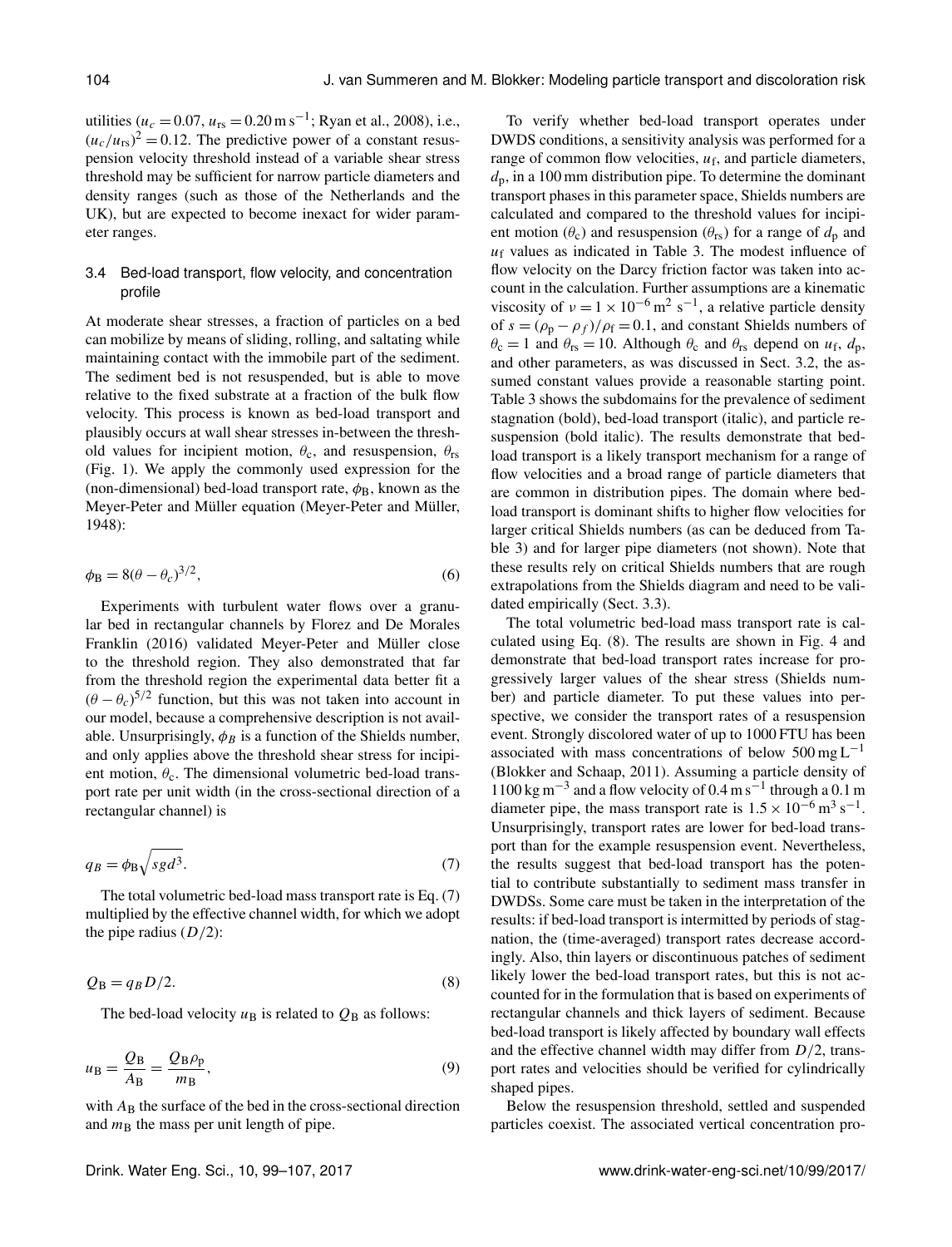**Table 3.** Ratio of actual Shields numbers to threshold Shields numbers for incipient motion  $(\theta/\theta_{rs})$  as a function of particle diameter and bulk flow velocity of water. Color coding refers to the prevalent transport domains (see Fig. 1 and the accompanying text) for each parameter combination: stagnation (bold,  $\theta < \theta_c$ ), bed-load transport (italic,  $\theta_c \le \theta < \theta_{rs}$ ), and resuspension (bold italic,  $\theta \ge \theta_{rs}$ ).

|                               | Particle diameter (m) |                      |                      |                      |                                           |                      |                                                                |                              |                      |
|-------------------------------|-----------------------|----------------------|----------------------|----------------------|-------------------------------------------|----------------------|----------------------------------------------------------------|------------------------------|----------------------|
| $\widehat{t}$<br>velocity (ms |                       | $5.6 \times 10^{-7}$ | $1.0 \times 10^{-6}$ | $1.8 \times 10^{-6}$ | $3.2 \times 10^{-6}$                      | $5.6 \times 10^{-6}$ | $1.0 \times 10^{-5}$                                           | $1.8 \times 10^{-5}$         | $3.2 \times 10^{-5}$ |
|                               | 0.32                  | $2.2 \times 10^2$    | $1.8 \times 10^2$    | $1.4 \times 10^2$    | $1.1 \times 10^2$                         | $9.2 \times 10^{1}$  | $7.4\times10^{1}$                                              | 6.0 $\times$ 10 <sup>1</sup> | $4.8 \times 10^{1}$  |
|                               | 0.18                  | $5.9 \times 10^{1}$  | $4.7 \times 10^{1}$  | $3.8\times10^{1}$    | $3.1 \times 10^{1}$                       | $2.5 \times 10^{1}$  | $2.0 \times 10^1$                                              | $1.6 \times 10^{1}$          | $1.3 \times 10^{1}$  |
|                               | 0.1                   | $1.6 \times 10^{1}$  | $1.3 \times 10^{1}$  | $1.0 \times 10^{1}$  | $8.3 \times 10^{0}$                       | $6.7 \times 10^{0}$  | $5.4 \times 10^{0}$                                            | $4.3 \times 10^{0}$          | $3.5 \times 10^{0}$  |
|                               | 0.056                 | $4.3 \times 10^{0}$  | $3.5 \times 10^{0}$  | $2.8 \times 10^{0}$  | $2.3 \times 10^{0}$                       | $1.8 \times 10^{0}$  | $1.5 \times 10^{0}$                                            | $1.2 \times 10^{0}$          | $9.5 \times 10^{-1}$ |
|                               | 0.032                 | $1.2 \times 10^{0}$  | $9.5 \times 10^{-1}$ | $7.7 \times 10^{-1}$ | $6.2 \times 10^{-1}$                      | $5.0 \times 10^{-1}$ | $4.0 \times 10^{-1}$                                           | $3.2 \times 10^{-1}$         | $2.6 \times 10^{-1}$ |
|                               | 0.018                 | $3.3 \times 10^{-1}$ | $2.6 \times 10^{-1}$ | $2.1 \times 10^{-1}$ | $1.7 \times 10^{-1}$                      | $1.4 \times 10^{-1}$ | $1.1 \times 10^{-1}$                                           | $8.9 \times 10^{-2}$         | $7.2 \times 10^{-2}$ |
| ${\rm Flow}$                  | 0.01                  | $9.1 \times 10^{-2}$ | $7.3 \times 10^{-2}$ | $5.9 \times 10^{-2}$ | $4.7 \times 10^{-2}$                      | $3.8 \times 10^{-2}$ | $3.1 \times 10^{-2}$                                           | $2.5 \times 10^{-2}$         | $2.0 \times 10^{-2}$ |
|                               | 0.0056                | $2.5 \times 10^{-2}$ | $2.0 \times 10^{-2}$ | $1.6 \times 10^{-2}$ | $1.3 \times 10^{-2}$                      | $1.1 \times 10^{-2}$ | $8.5 \times 10^{-3}$                                           | $6.9 \times 10^{-3}$         | $5.5 \times 10^{-3}$ |
|                               | 0.0032                | $7.0 \times 10^{-3}$ | $5.7 \times 10^{-3}$ |                      | $4.6 \times 10^{-3}$ $3.7 \times 10^{-3}$ |                      | $3.0 \times 10^{-3}$ $2.4 \times 10^{-3}$ $1.9 \times 10^{-3}$ |                              | $1.5 \times 10^{-3}$ |



**Figure 4.** Bed-load transport rate per unit width (in the crosssectional direction of a channel) as a function of the Shields number and for particle diameters as indicated. See the text for parameter values assumed in this calculation.

file and ratio of suspended to bed-load particle mass can be compared to predictions using the non-dimensional Rouse number  $P$ . The Rouse number is the ratio between settling and upward velocity of suspended particles and is used in fluid dynamics to define the transport mode and vertical concentration profile of suspended sediments (Rouse, 1937):

$$
P = \frac{u_s}{\kappa u_*},\tag{10}
$$

with  $\kappa$  the von Kármán constant ( $\kappa \approx 0.4$ ). Experimentally derived P-values delimit the transport mode: stagnant sediment ( $P > 7.5$ ), bed-load transport ( $2.5 < P < 7.5$ ), 50 % suspended load  $(1.2 < P < 2.5)$ , and 100% suspended load  $(P<1.2)$ . We do not consider the condition for wash load  $(P < 0.8)$ , because it does not apply to closed pipes. The Rouse number also defines the concentration profile, derived from the diffusion equation (Rouse, 1937):

$$
\frac{c(z)}{c(a)} = \left[ \left( \frac{h-z}{x} \right) \left( \frac{a}{h-a} \right) \right]^P, \tag{11}
$$

with  $c(z)$  the concentration at height z above the mean bed,  $c(a)$  the reference concentration at a reference height  $z = a$ , and  $h$  the water depth. The reference height  $a$  is generally taken as  $0.05 h$ . Equation (11) implies steeper concentration values for larger P-values. This is relevant because lance measurements can probe the concentration at different depths and thus have the potential to verify concentration profiles. It should be verified, however, experimentally or theoretically to what extent concentration profiles in closed cylindrically shaped pipes follow Rouse's concentration profile derived for open channels.

#### **4 Outlook and concluding remarks**

The theoretical assessment presented in this paper serves as a basis for the development of a numerical tool aimed at improving understanding of particle transport and discoloration risk in DWDSs. This requires coupling of the particle transport model to a hydraulic distribution network model to quantify mass accumulation in the sediment and fluid phase. Coupling to a hydraulic model is important because the transport processes in a DWDS are directly influenced by velocity patterns that are, in turn, affected by various factors such as daily, weekly, and seasonal demand fluctuations, network structure (e.g., branched vs. looped layouts), and supply regime. Ultimately, a numerical tool can help to set up more efficient cleaning and measurement programs and assist operators and managers in pipe remediation strategies and the optimization of network designs used in the (re)construction of DWDSs. The presented approach allows for transfer of particulate material between pipe sediments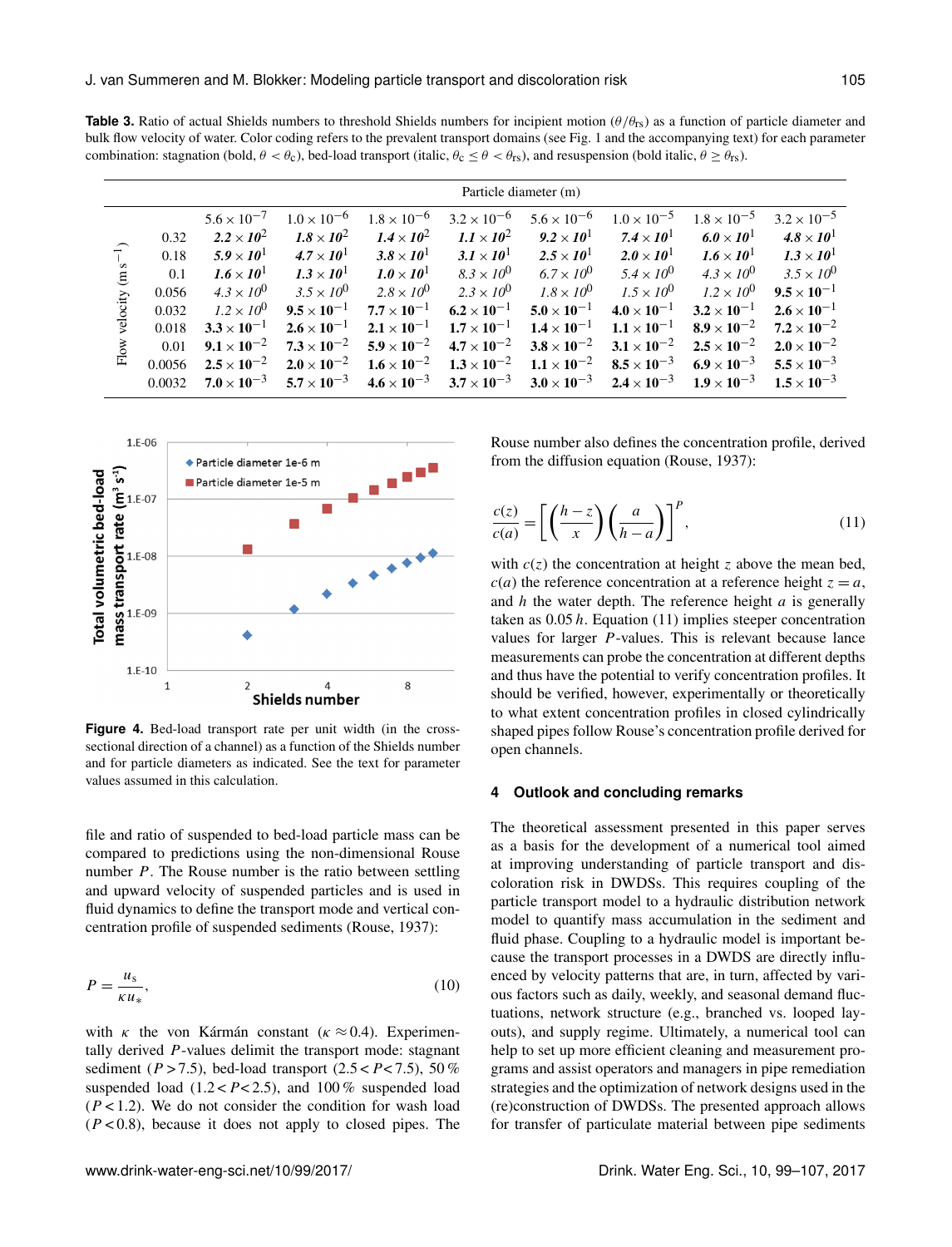across the network and determination of sediment build-up in regions where no measurements are available.

Our analysis shows that for common DWDS conditions, a large range of settling velocities  $u_s$ , and shear stress thresholds for incipient motion,  $\theta_c$ , and resuspension,  $\theta_{rs}$ , can be expected, because of the strong sensitivity to the average bulk flow velocity  $\bar{u}_f$ , particle diameter,  $d_p$ , and density,  $\rho_p$ . The theoretical model predicts  $u_s$ ,  $\theta_c$ , and  $\theta_{rs}$  values that are compatible with previously determined values of  $\theta_c$  and  $\theta_{rs}$  (or their velocity counterparts) and  $u_s$  that were derived from field measurements and modeling for Dutch DWDSs (Vreeburg, 2007; Blokker et al., 2010) or lab experiments with drinking water from Australian utilities (Ryan et al., 2008). However, a model that takes into account these dependencies is expected to result in a more comprehensive and generically applicable model to determine particle accumulation. Further work is required, however, to assess how the influence of turbulent diffusion, dispersion, and transport characteristics based on the Rouse number can be used to improve the particle transport model. Although we primarily focus on hydraulic influences on particles, complex interactions with microbiological and/or chemical processes, as well as the influence of vertical inclinations of pipes, valves, junctions, etc., may hamper successful model predictions. A comparison with field measurements and previously developed models is planned to evaluate and calibrate the model results.

Laboratory and field experiments under controlled conditions are recommended to better understand the complex interplay between particle transport and particle properties, and hydraulic and pipe conditions. Validation of  $u_s$ ,  $\theta_c$ ,  $\theta_{rs}$ values, bed-load transport rates and velocities, and vertical concentration profiles from experiments with pipes of circular cross section is particularly important, because the theoretical relationships considered in this paper are largely derived from experiments using rectangular channels with different boundary wall effects than drinking water pipes.

Use of field measurements in future model development is recommended. For example, vertical turbidity gradients are indicative of bed-load transport as a viable mechanism in DWDSs and can be measured with lancet measurements at multiple pipe heights in the same pipe segment. Another example is that turbidity and flow measurements can provide independent estimates for settling velocity and threshold conditions for incipient motions and resuspension. Extensive field measurements from cleaning actions of several Dutch water companies provide useful data for comparison and validation of the future model results.

**Data availability.** The results of this paper do not rely on underlying material. The figures and tables have been derived from the equations and explanations in the text. There are no publicly accessible data. As such, we would like to refrain from sharing assets or providing public data access.

**Competing interests.** The authors declare that they have no conflict of interest.

**Special issue statement.** This article is part of the special issue "Computing and Control for the Water Industry, CCWI 2016". It is a result of the 14th International CCWI Conference, Amsterdam, the Netherlands, 7–9 November 2016.

**Acknowledgements.** The study presented in the paper was part of a research project in cooperation with water companies PWN and Evides. The authors thank Peter Schaap (PWN), Henk de Kater (Evides), and Stefan van de Wetering (Brabant Water) for discussions that helped to improve this paper.

Edited by: Edo Abraham Reviewed by: two anonymous referees

#### **References**

- Arolla, S. K. and Desjardins, O.: Transport modeling of sediment particles in a turbulent pipe flow using Euler-Lagrange large eddy simulation, Int. J. Multiphase Flow, 75, 1–11, 2015.
- Blokker, E. J. M. and Schaap, P. G.: Sedimentverwijdering bij verschillende snelheden, Report BTO 2006.070, Kiwa Water Research, Nieuwegein, 2007.
- Blokker, E. J. M. and Schaap, P. G.: Het modelleren van deeltjes in het leidingnet, Report BTO 2011.047, KWR Watercycle Research Institute, 2011.
- Blokker, E. J. M. and Schaap, P. G.: Particle accumulation rate of drinking water distribution systems determined by incoming turbidity, Procedia Engineering 13th Computing and Control for the Water Industry Conference CCWI 2015, Leicester, UK, 2015a.
- Blokker, E. J. M. and Schaap, P.: Temperature influences discolouration risk, Procedia Engineering 13th Computing and Control for the Water Industry Conference, CCWI 2015, Leicester, UK, 119, 280–289, 2015b.
- Boxall, J. B., Saul, A. J., Gunstead, J. D., and Dewis, N.: A novel approach to modelling sediment movement in distribution mains based on particle characteristics, Water Software Systems, Ch. 1: Theory and Applications, edited by: Ulanicki, B., Coulbeck, B., Rance, J. P., Hertfordshire, UK, 2001.
- Blokker, E. J. M., Schaap, P. G., and Vreeburg, J. H. G.: Selfcleaning networks put to the test, Invited papers from the IWA Leading Edge conference on Strategic Asset Management (LESAM), Lisbon, October 2007, edited by: Alegre, H. and Almeida, M. d. C., 2009.
- Blokker, E. J. M., Vreeburg, J. H. G., Schaap, P. G., and Van Dijk, J. C.: The self-cleaning velocity in practice, WDSA 2010, Tuscos, AZ, USA, 2010.
- Florez, J. E. C. and De Morales Franklin, E.: The formation and migration of sand ripples in closed conduits: Experiments with turbulent water flows, Exp. Therm. Fluid Sci., 71, 95–102, 2016.
- Furnass, W. R., Collins, R. P., Husband, P. S., Sharpe, R. L., Mounce, S. R., and Boxall, J. B.: Modelling both the continual erosion and regeneration of dicolouration material in drinking wate distribution systems, Water Sci. Technol., 14, 81–90, 2014.